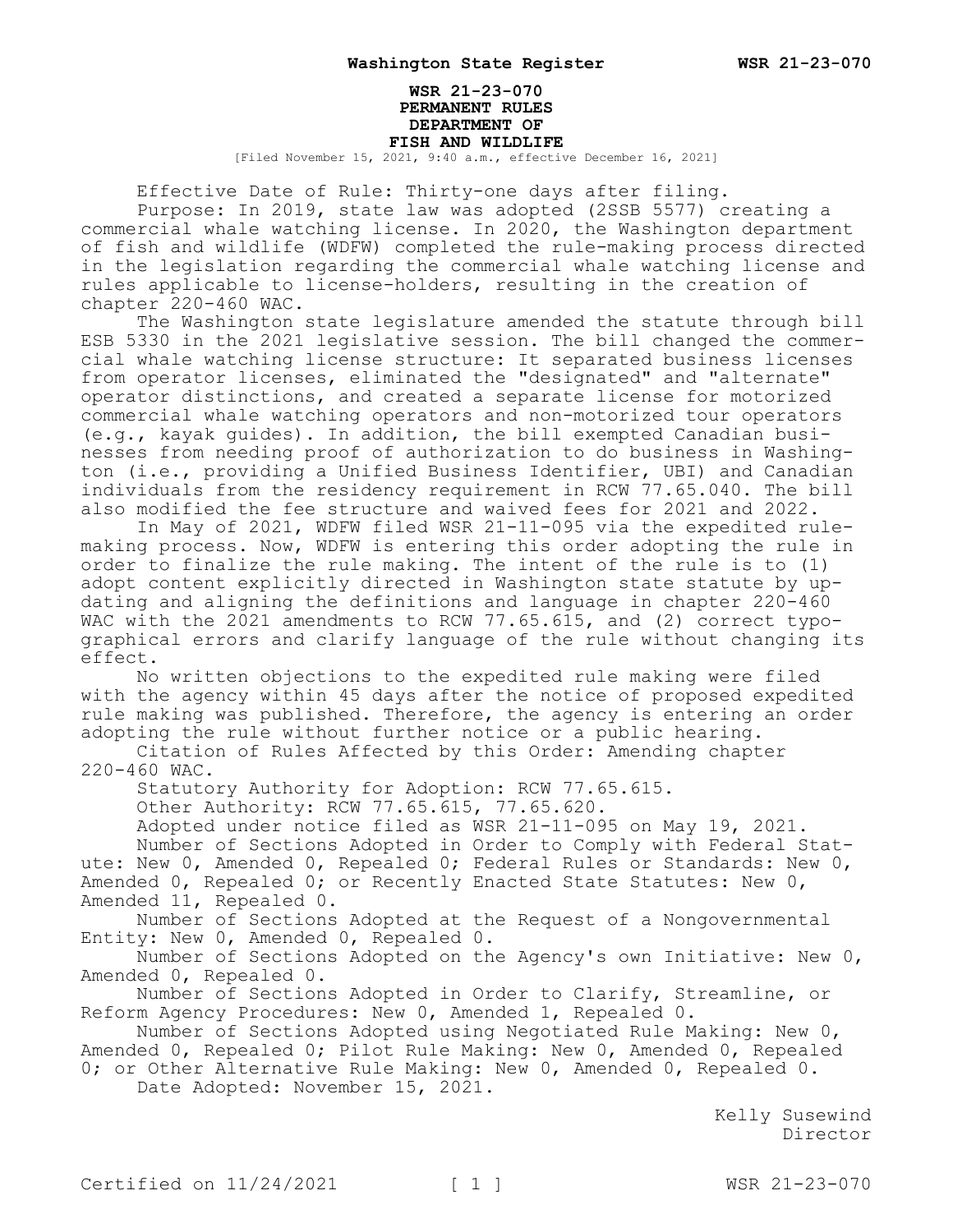## **OTS-3072.1**

AMENDATORY SECTION (Amending WSR 21-01-216, filed 12/23/20, effective 1/23/21)

WAC 220-460-010 Definitions. For the purposes of this chapter, the following definitions apply:

## (1) **Commercial whale watching.**

"Commercial whale watching" shall be defined as the act of taking, or offering to take, passengers aboard a vessel or guided kayak tour in order to view marine mammals in their natural habitat for a fee.

(2) **Commercial whale watching ((designated primary operator)) business.**

"Commercial whale watching ((designated primary operator" shall be defined as the person identified on the application to operate the commercial whale watching vessel on behalf of the whale watching business.

(3) **Commercial whale watching alternate operator.**

"Alternate operators" shall be defined as individuals besides the designated primary operator who are designated to operate the vessel on behalf of the whale watching business.

(4) **Commercial whale watching vessel operators.**

"Commercial whale watching vessel operators" shall be defined to include operators of commercial vessels and kayak rentals that are engaged in the business of commercial whale watching. The term "operators" shall be used to identify primary operators and alternate operators who conduct commercial whale watching tours, including operators who direct the movement or positioning of any nonmotorized commercial whale watching vessels involved in a tour.

 $(5)$ )) business" means a business that engages in the activity of commercial whale watching.

(3) **Commercial whale watching operator.**

"Commercial whale watching operator" means a person who operates a motorized or sailing vessel engaged in the business of whale watching.

(4) **Kayak guide.**

"Kayak guide" means a person who conducts guided kayak tours on behalf of a commercial whale watching business. The term kayak guide includes anyone who directs the movement or positioning of any nonmotorized commercial whale watching vessel(s) involved in a tour.

## (5) **Commercial whale watching license.**

"Commercial whale watching license" means a commercial whale watching business license, a commercial whale watching operator license, or a kayak guide license as defined in this section.

(a) "Commercial whale watching business license" means a department-issued license to operate a commercial whale watching business.

(b) "Commercial whale watching operator license" means a department-issued license to operate a commercial motorized or sailing vessel on behalf of a commercial whale watching business.

(c) "Kayak guide license" means a department-issued license to conduct commercial guided kayak tours on behalf of a commercial whale watching business.

(6) **Commercial whale watching vessel.**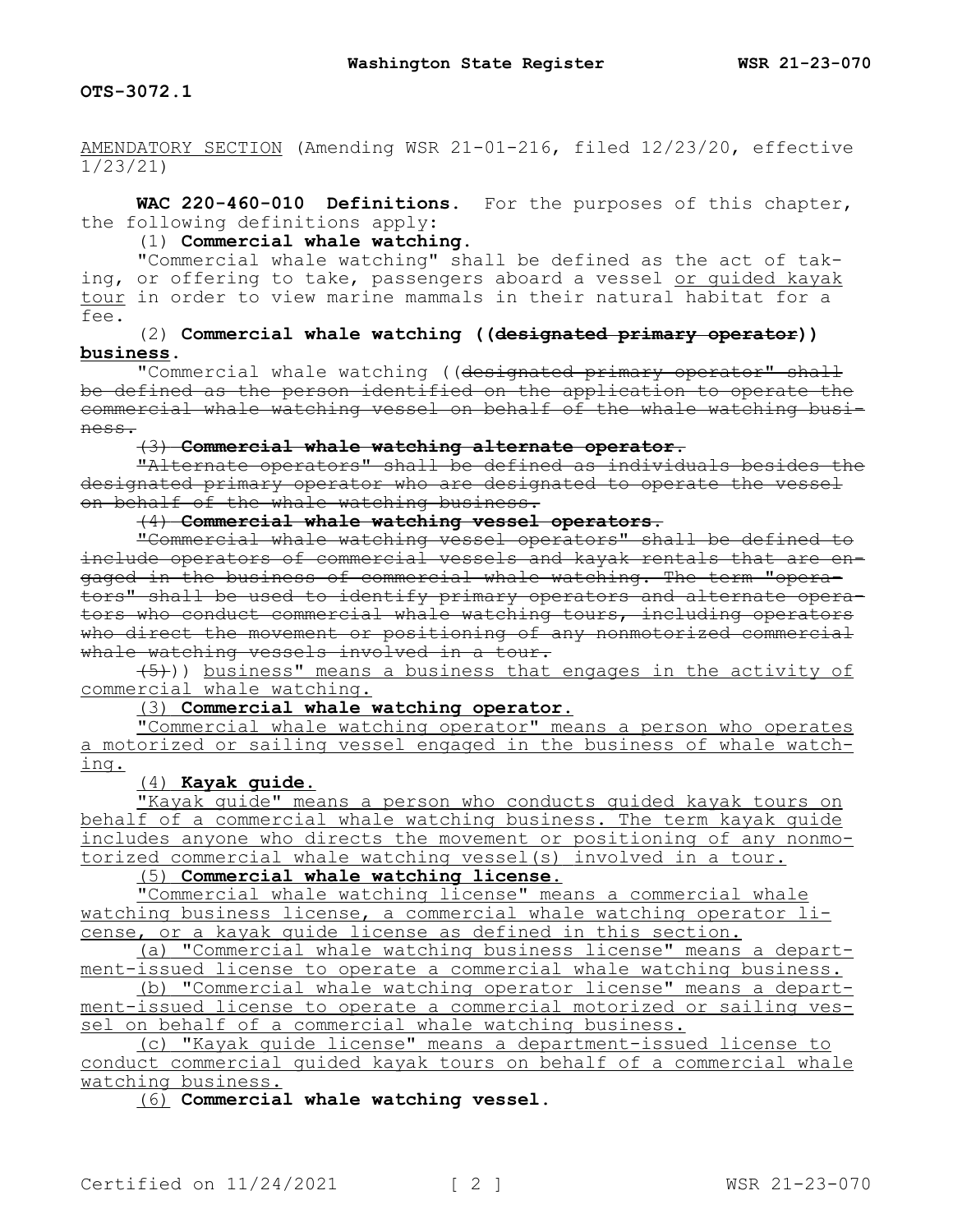"Commercial whale watching vessel" ((shall be defined as)) means any vessel that is being used as a means of transportation for individuals to engage in commercial whale watching.

"Vessel" includes aircraft while on the surface of the water, and every description of watercraft on the water that is used or capable of being used as a means of transportation on the water.

(a) "Motorized commercial whale watching vessel" shall be defined as any vessel with an engine being used as a means of transportation for individuals to engage in commercial whale watching, regardless of whether the engine is in use. This definition includes sailboats with inboard or outboard motors.

(b) "Nonmotorized commercial whale watching vessel" shall be defined as any vessel without an engine being used as a means of transportation for individuals to engage in commercial whale watching. This definition includes human-powered watercraft such as kayaks and paddleboards. In this chapter, the terms "kayak," "kayak guide," and "kayak tour" encompass any nonmotorized vessels used for whale watching.

(((6))) (7) **Group of southern resident killer whales.**

"Group of southern resident killer whales" is defined as a single southern resident killer whale or an assemblage of southern resident killer whales wherein each member is within one nautical mile of at least one other southern resident killer whale. Any individual(s) farther than one nautical mile constitutes a separate group.

 $((\overline{(+7)}))$  (8) Vicinity.

"Vicinity" is defined as one-half nautical mile from all southern resident killer whales in the group. References to "vicinity" in this chapter do not permit operators to approach a southern resident killer whale closer than the statutorily defined distances in RCW 77.15.740.

(((8))) (9) **Vicinity instance.** Each time any commercial whale watching vessel operating under a license enters within one-half nautical mile of a southern resident killer whale will count as one vicinity instance associated with that license.

(((9))) (10) **Automatic identification system (AIS).** AIS refers to a maritime navigation safety communications system standardized by the International Telecommunication Union, adopted by the International Maritime Organization, that:

(a) Provides vessel information, including the vessel's identity, type, position, course, speed, navigational status and other safetyrelated information automatically to appropriately equipped shore stations, other ships, and aircraft;

(b) Receives automatically such information from similarly fitted ships, monitors and tracks ships; and

(c) Exchanges data with shore-based facilities.

(((10))) (11) **Inland waters of Washington.**

"Inland waters of Washington" means Puget Sound and related inland marine waters, including all salt waters of the state of Washington inside the international boundary line between Washington and British Columbia, and lying east of the junction of the Pacific Ocean and the Strait of Juan de Fuca, and the rivers and streams draining to Puget Sound as mapped by water resource inventory areas 1 through 19 in WAC 173-500-040 as it exists on July 1, 2007.

[Statutory Authority: RCW 77.12.047, 77.65.615, 77.65.620, 77.15.020, 77.15.160, 77.04.012, 77.04.55 [74.05.055]. WSR 21-01-216 (Order 20-264), § 220-460-010, filed 12/23/20, effective 1/23/21.]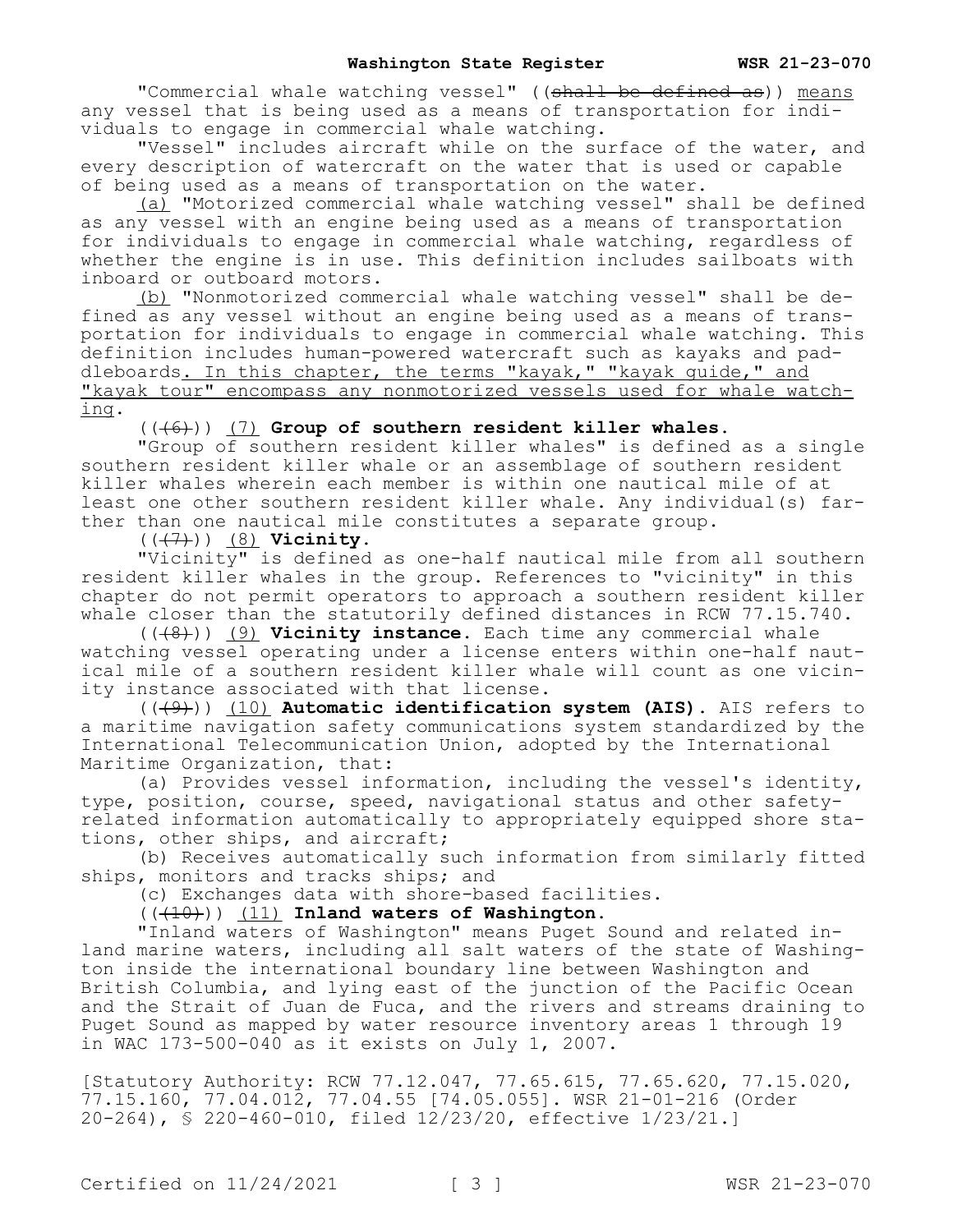AMENDATORY SECTION (Amending WSR 21-01-216, filed 12/23/20, effective 3/1/2021)

**WAC 220-460-020 Commercial whale watching licenses—Application process and deadline.** (1) A commercial whale watching license is required for commercial whale watching businesses, motorized and sailing vessel((, sailboat)) operators, and kayak ((operators)) guides.

(2) Applicants must be at least sixteen years of age and possess a driver's license or other government-issued identification number and jurisdiction of issuance.

(3) Applicants for a commercial whale watching business license must be authorized to conduct business within the state of Washington. However, the residency and business requirements of RCW 77.65.040 (2) and (3) do not apply to Canadian individuals or corporations applying for and holding Washington commercial whale watching licenses.

(4) The commercial whale watching business license application must include the following information regarding the whale watching business:

(a) The applicant must identify the whale watching business ( $(·)$ Business)) name, type of business (i.e., sole proprietor, partnership, corporation), and for all associated business owner(s)( $(\tau)$ ): Full name( $(\langle -\{+}\rangle)$ ), ((physical address, mailing address)) association to the business, email address, telephone number, and Social Security number(( $\frac{1}{3}$  of all)) if the business owner(( $\frac{1}{3}$ ) is a United States citizen or resident.

(b) The applicant must identify and confirm the whale watching business is registered to conduct business within the state by providing the unified business identifier (UBI) number. Canadian commercial whale watching businesses are exempt from this requirement.

(5) The commercial whale watching business license applicant must also designate ((an)) all commercial whale watching operators ((for each)) authorized to operate a motorized or sailing vessel ((or kayak engaging in whale watching activity.) and all kayak guides authorized to guide a kayak tour on behalf of the business. The applicant must identify the operator's ((name of the associated business,)) or kayak guide's full name( $(\tau)$ ) and date of birth( $\tau$  Social Security number, gender, hair, eyes, weight, height, physical address, mailing address, email address, and telephone number)).

(6) On the commercial whale watching business license application, the applicant must designate all commercial whale watching vessels to be used while engaging in commercial whale watching.

(a) The applicant must indicate either motorized or sailing vessels or kayaks on the application.

 $((+a))$  (b) If motorized or sailing vessels are selected, then the applicant must select the appropriate option for the passenger capacity on the designated vessel.

(((b) If kayak is selected, then the applicant must select the appropriate option for the number of kayaks engaging in whale watching activities.

(7) The applicant may designate alternate operators to be listed on the whale watching license.)) (7) Commercial whale watching operator license applicants and kayak guide license applicants must provide their full name, date of birth, Social Security number (U.S. citizens and residents only), gender, hair, eyes, weight, height, physical address, mailing address, email address, and telephone number.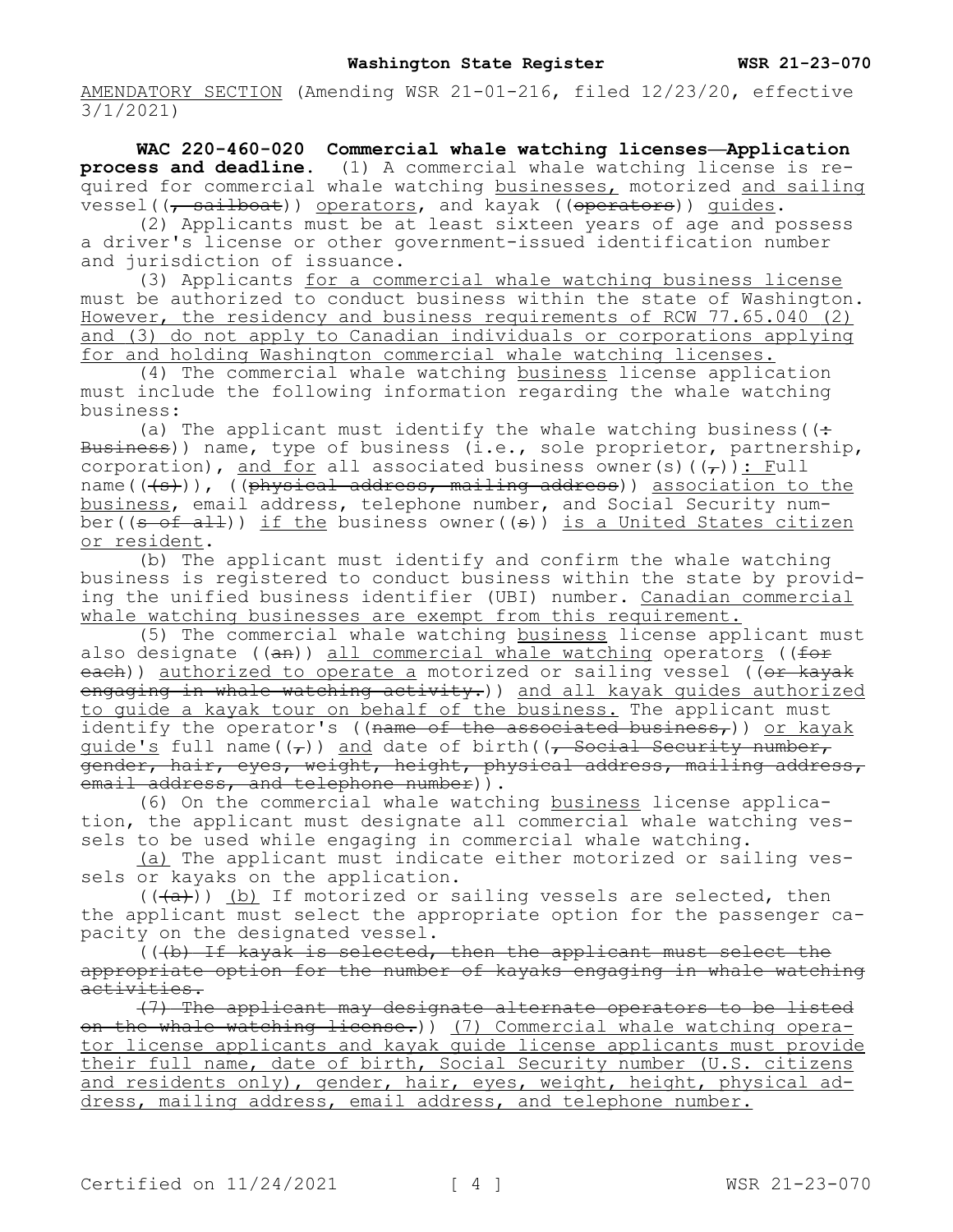(8) An application submitted to the department shall contain the applicant's declaration under penalty of perjury that the information on the application is true and correct.

(9) Applications must be completed and submitted online through the department-provided commercial licensing system, or by mailing the application to:

Washington Department of Fish and Wildlife Attn: Commercial License Sales P.O. Box 43154 Olympia, WA 98504-3154

(10) If the required fields are blank or omitted from the application, then the department will consider the application to be incomplete, and it will not be processed.

[Statutory Authority: RCW 77.12.047, 77.65.615, 77.65.620, 77.15.020, 77.15.160, 77.04.012, 77.04.55 [74.05.055]. WSR 21-01-216 (Order 20-264), § 220-460-020, filed 12/23/20, effective 3/1/2021.]

AMENDATORY SECTION (Amending WSR 21-01-216, filed 12/23/20, effective 1/23/21)

**WAC 220-460-040 Commercial whale watching licensing business organizations—Operator designation.** (1) Any person that holds a commercial whale watching business license ((and is a business organization)) may designate other persons associated with the business to act on behalf of the license holder to update the business information within the organization's account ((and/or operate a designated ves $set)$ ).

(2) ((In addition to the designated operator,)) A commercial whale watching business license holder ((that is a business organization)) may designate an unlimited number of ((alternate)) operators or kayak guides, so long as each individual obtains the license required under WAC 220-460-070.

(3) A commercial whale watching business license holder ((that is a business organization may substitute the designated operator by surrendering the whale watching license card, redesignating the operator under the criteria provided in this section and paying the replacement license fee provided in RCW 77.65.050)) must maintain an accurate record with the department of operators authorized to operate motorized vessels and kayak guides authorized to guide kayak tours on behalf of the business. Commercial whale watching business license holders may add operators and kayak guides to the list associated with the business license by entering the operator's or kayak guide's full name and date of birth in the business account through the commercial licensing system.

[Statutory Authority: RCW 77.12.047, 77.65.615, 77.65.620, 77.15.020, 77.15.160, 77.04.012, 77.04.55 [74.05.055]. WSR 21-01-216 (Order 20-264), § 220-460-040, filed 12/23/20, effective 1/23/21.]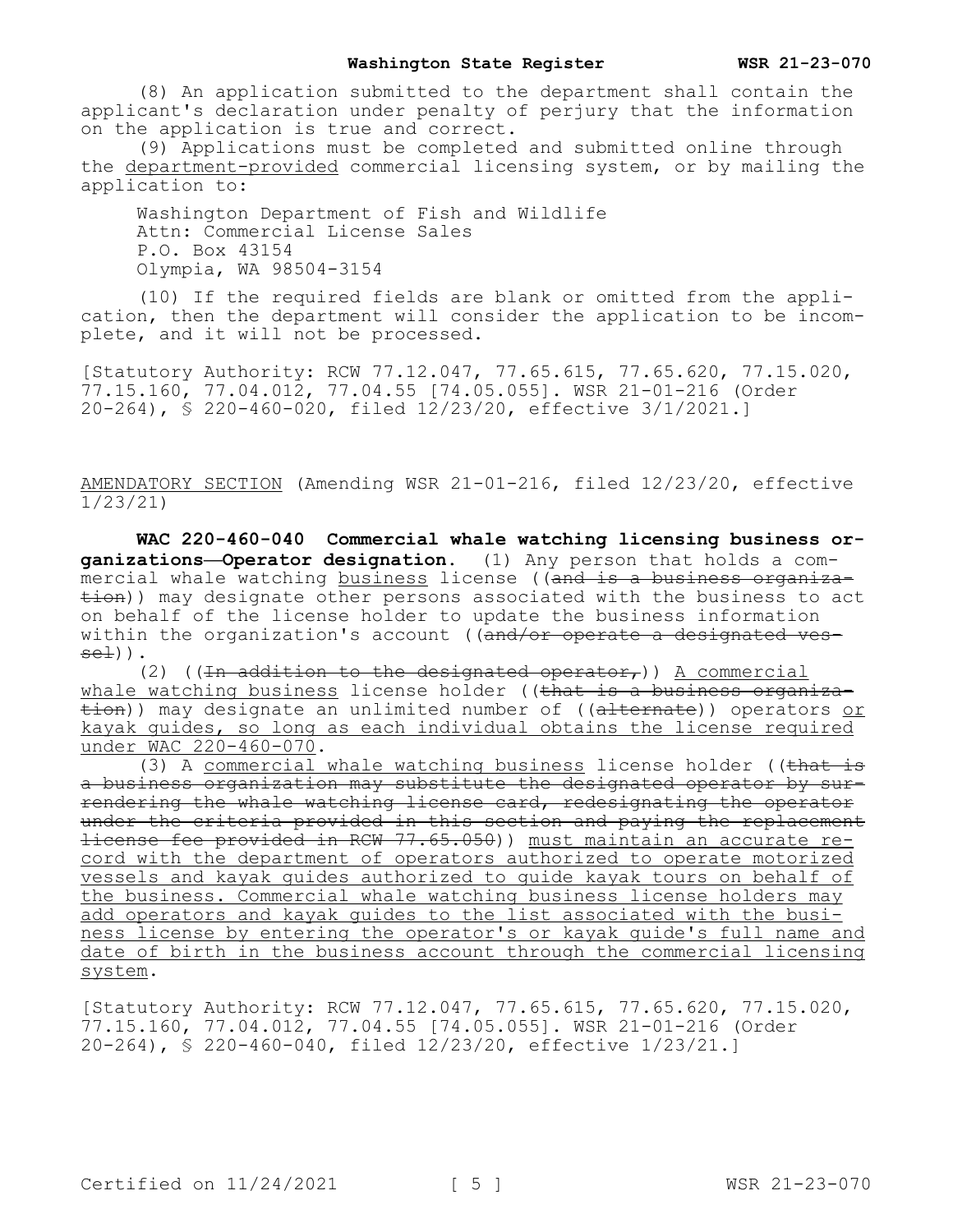AMENDATORY SECTION (Amending WSR 21-01-216, filed 12/23/20, effective 1/23/21)

**WAC 220-460-050 Whale watching vessel designation requirements.**  (1) RCW 77.65.615 requires commercial whale watching ((operators)) businesses to designate the motorized vessel(s) ( $\overline{(te)}$ ) and indicate if kayaks will be used for commercial whale watching ((tours)). It is unlawful to engage in commercial whale watching activities unless:

(a) The licensee has designated all commercial whale watching motorized, including sailing, vessels to be used, ((regardless if using a motorized or sailing vessel, or)) and has designated if kayaks ((to guide tours)) will be used;

(b) The department has issued a commercial license to the licensee showing the motorized vessel or kayaks so designated; and

(c) The person conducting commercial whale watching activities on behalf of the business has the appropriate documentation in physical possession.

(i) The operator of a motorized or sailing vessel ((operator has)) must have both the commercial whale watching business license listing the vessel and their individual operator license for the current calendar year in physical possession.

(ii) The guide of a commercial kayak tour must have their individual kayak guide license in physical possession and must have either the commercial whale watching business license for the current calendar year or a printed or digital scan thereof.

(2) The licensee does not have to own the vessel being designated on the license.

(3) For motorized or sailing vessels, the commercial whale watching business licensee must provide applicable documentation numbers such as a hull identification number (HIN), current United States Coast Guard or Transport Canada certification inspection documentation ((which allows the designated vessel to carry more than six passengers)), and/or a vessel registration number.

[Statutory Authority: RCW 77.12.047, 77.65.615, 77.65.620, 77.15.020, 77.15.160, 77.04.012, 77.04.55 [74.05.055]. WSR 21-01-216 (Order 20-264), § 220-460-050, filed 12/23/20, effective 1/23/21.]

AMENDATORY SECTION (Amending WSR 21-01-216, filed 12/23/20, effective  $1/23/21$ 

**WAC 220-460-060 Whale watching vessel substitutions—Fees.** The holder of a commercial whale watching business license may add or substitute (( $the$ )) a vessel designated on the license (( $o~~r~~$  designate a vessel if none has previously been designated)) within the calendar year if the license holder:

(1) Surrenders the previously issued license to the department;

(2) Submits to the department a substitution application and application fee that identifies the currently assigned vessel, and the vessel proposed to be designated; and

(3) Submits vessel substitution fees corresponding to the size of the vessel.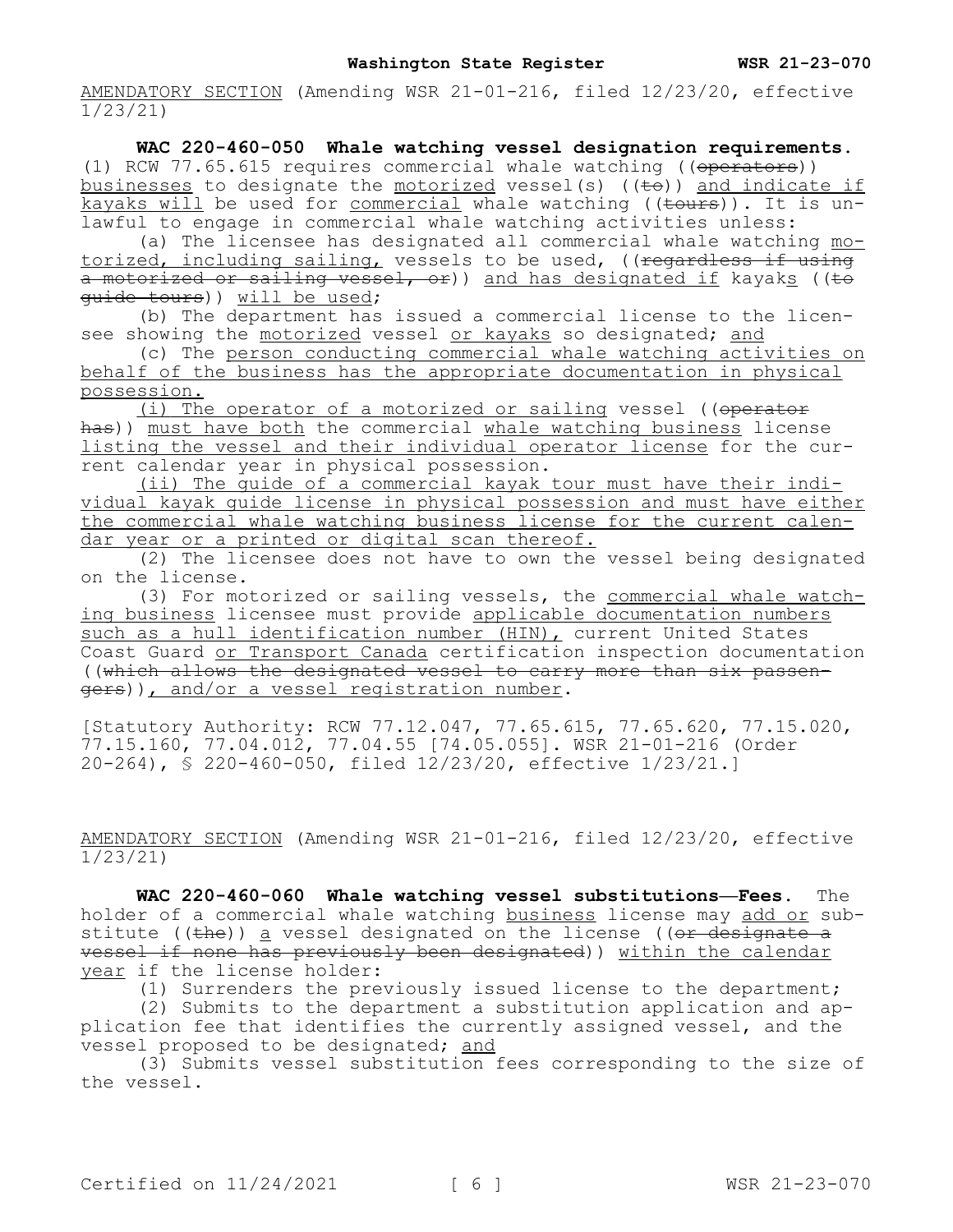[Statutory Authority: RCW 77.12.047, 77.65.615, 77.65.620, 77.15.020, 77.15.160, 77.04.012, 77.04.55 [74.05.055]. WSR 21-01-216 (Order 20-264), § 220-460-060, filed 12/23/20, effective 1/23/21.]

AMENDATORY SECTION (Amending WSR 21-01-216, filed 12/23/20, effective  $1/23/21$ 

**WAC 220-460-070 Whale watching ((alternate)) operator and kayak guide license requirements.** (1) A person ((who is not the license holder)) may operate a motorized or sailing vessel designated on the commercial whale watching business license only if:

(a) The person holds a valid commercial whale watching ((alter $nate)$ ) operator license issued from the department; ((and))

(b) The ((alternate)) operator is designated on the underlying commercial whale watching business license; and

(c) The person has both the commercial whale watching business license listing the vessel and their individual operator license for the current calendar year in physical possession.

(2) A person may lead a guided kayak tour on behalf of the commercial whale watching business only if:

(a) The person holds a valid kayak guide license issued from the department;

(b) The kayak guide is designated on the underlying commercial whale watching business license; and

(c) The person has their individual kayak guide license in physical possession and must have either the commercial whale watching business license for the current calendar year or a printed or digital scan thereof.

 $((+2+))$  (3) Only an individual at least sixteen years of age may hold an ((alternate)) operator license or kayak guide license.

(((3) Commercial whale watching license holders must maintain an accurate record with the department of designated alternate operators. The commercial whale watching license holder must confirm the utilization of a whale watching alternate operator and identify the alternate by entering the alternate's full name and date of birth in the business account through the commercial licensing system.))

(4) An individual may hold only one ((alternate)) commercial whale watching operator license. Holders of an ((alternate)) operator license may be designated on an unlimited number of commercial whale watching business licenses.

(5) An individual may hold only one kayak guide license. Holders of a kayak guide license may be designated on an unlimited number of commercial whale watching business licenses.

[Statutory Authority: RCW 77.12.047, 77.65.615, 77.65.620, 77.15.020, 77.15.160, 77.04.012, 77.04.55 [74.05.055]. WSR 21-01-216 (Order 20-264), § 220-460-070, filed 12/23/20, effective 1/23/21.]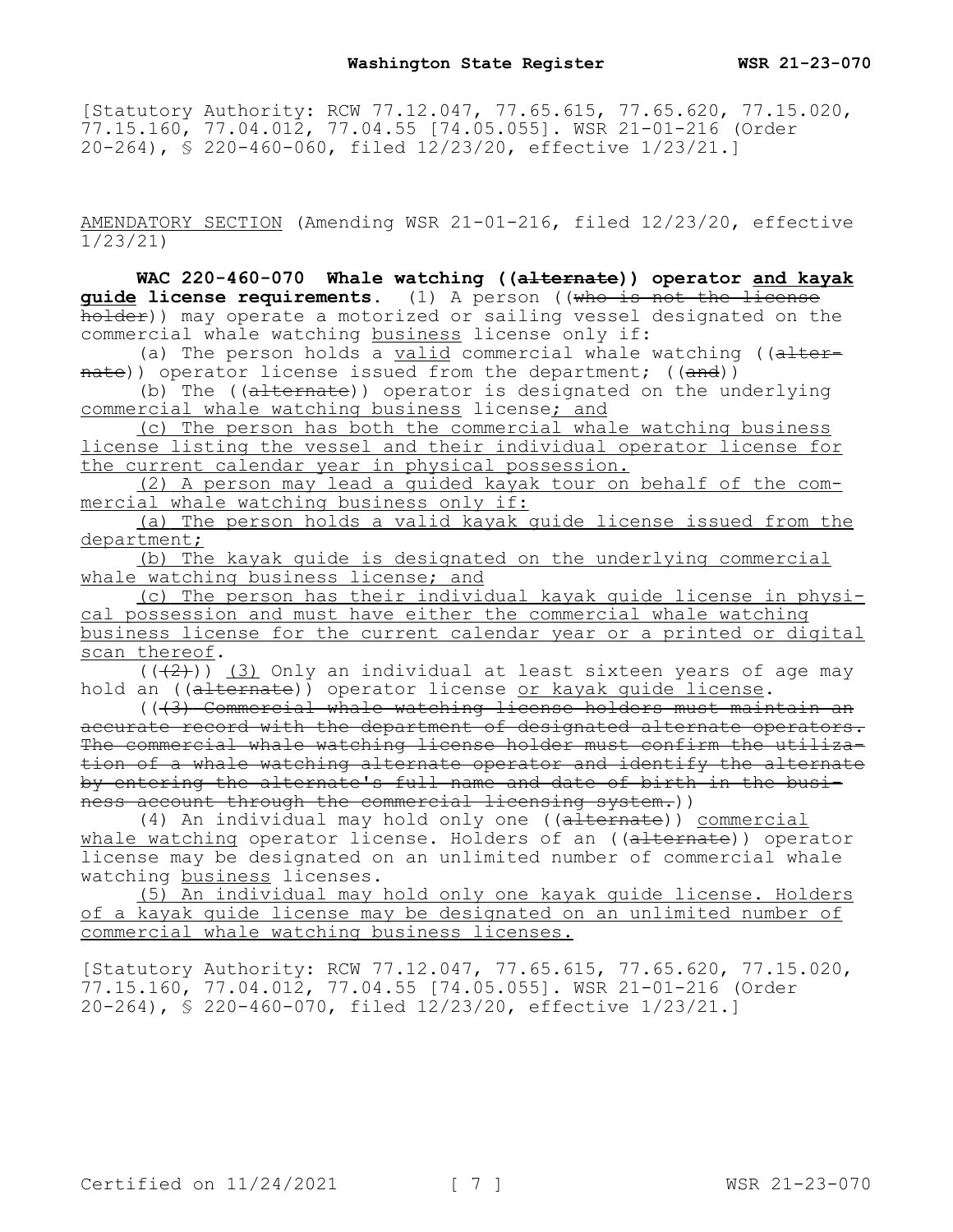AMENDATORY SECTION (Amending WSR 21-01-216, filed 12/23/20, effective 1/23/21)

**WAC 220-460-090 Commercial whale watching of southern resident killer whales–General.** (1) It is unlawful for ((an operator of)) a commercial whale watching ((vessel)) operator or kayak guide to violate any of the restrictions in RCW 77.15.740.

(2) A commercial whale watching license is not an exemption under RCW 77.15.740 (2)(c).

(3) The rules and requirements outlined in this chapter regarding southern resident killer whales apply to commercial whale watching activity in the inland waters of Washington.

[Statutory Authority: RCW 77.12.047, 77.65.615, 77.65.620, 77.15.020, 77.15.160, 77.04.012, 77.04.55 [74.05.055]. WSR 21-01-216 (Order 20-264), § 220-460-090, filed 12/23/20, effective 1/23/21.]

AMENDATORY SECTION (Amending WSR 21-01-216, filed 12/23/20, effective 1/23/21)

**WAC 220-460-100 Areas closed to commercial whale watching.** (1) It is unlawful for operators of motorized commercial whale watching vessels to operate one-quarter nautical mile from shore from Mitchell Point to Cattle Point on the west side of San Juan Island or within one-half nautical mile of Lime Kiln Point State Park. ((Operators of nonmotorized commercial whale watching vessels)) Kayak guides and all vessels on guided kayak tours must stay within one hundred yards of shore within this zone except when safety conditions preclude it.

(2) Modifications or additions to closed areas may be issued by the department by rule. Violation of such rules shall be unlawful.

[Statutory Authority: RCW 77.12.047, 77.65.615, 77.65.620, 77.15.020, 77.15.160, 77.04.012, 77.04.55 [74.05.055]. WSR 21-01-216 (Order 20-264), § 220-460-100, filed 12/23/20, effective 1/23/21.]

AMENDATORY SECTION (Amending WSR 21-01-216, filed 12/23/20, effective 1/23/21)

**WAC 220-460-120 Time limitations on watching southern resident killer whales.** (1) It is unlawful for an operator of a motorized commercial whale watching vessel to approach within one-half nautical mile of a southern resident killer whale between October 1st and June 30th.

(2) It is unlawful for an operator of a motorized commercial whale watching vessel to approach within one-half nautical mile of a southern resident killer whale outside these time periods: 10:00 a.m. to 12:00 p.m. and 3:00 p.m. to 5:00 p.m. from July 1st through September 30th.

(3) If any motorized commercial whale watching vessel designated under a commercial whale watching business license enters within the vicinity of a southern resident killer whale between 10:00 a.m. and 12:00 p.m., no vessels operating under that business license may enter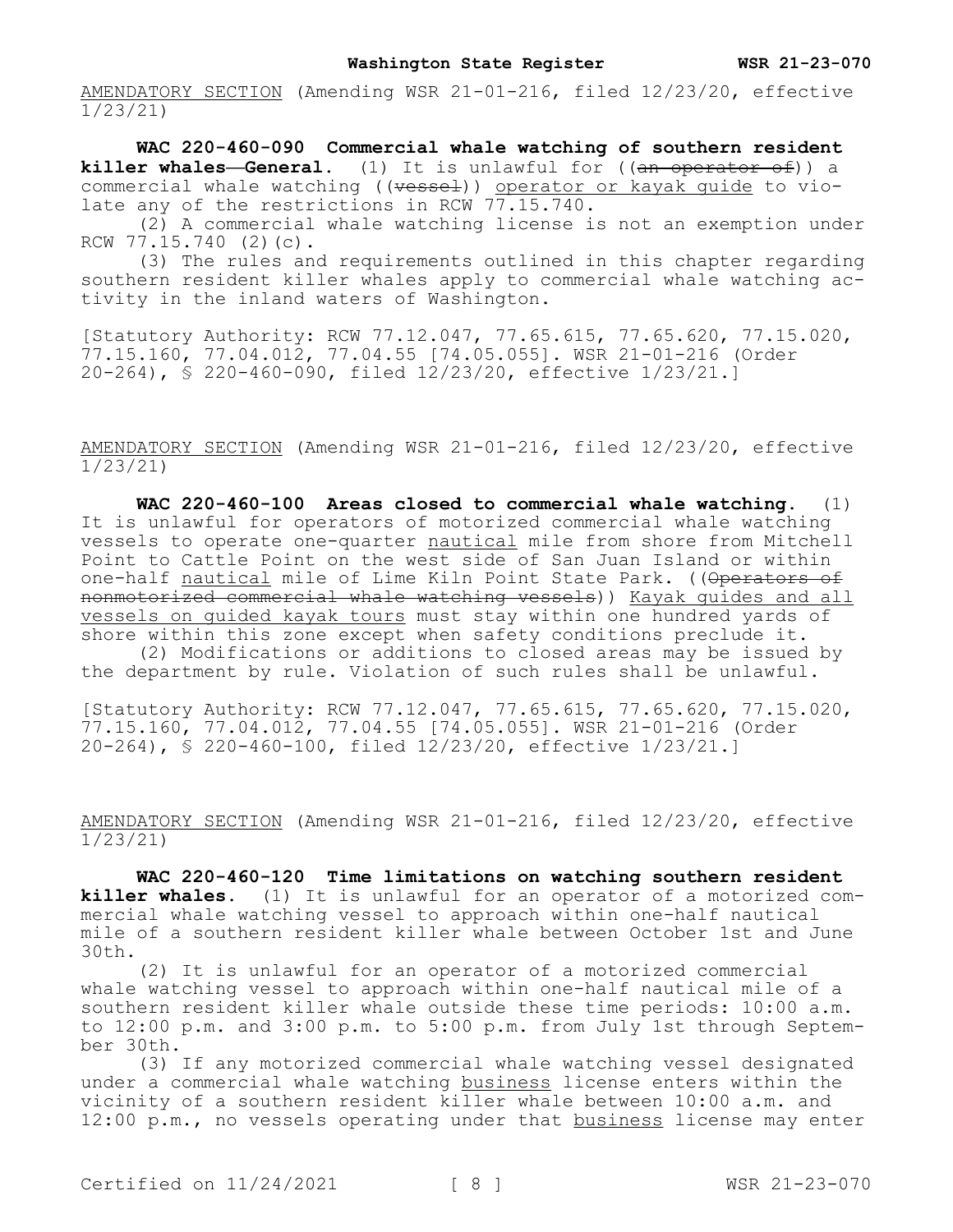the vicinity of a southern resident killer whale after 12:00 p.m. on the same day.

(4) If an operator of a motorized commercial whale watching vessel enters within one-half nautical mile of a group of killer whales outside of the provisions in this section, after taking reasonable measures to determine whether the killer whales were southern resident killer whales, and then identifies the whales as southern resident killer whales, the operator must:

(a) Immediately safely reposition the vessel to be one-half nautical mile or farther from the southern resident killer whales.

(b) Immediately after repositioning the vessel, report the location of the southern resident killer whale(s) to the WhaleReport application for the whale report alert system (WRAS), or to a successor transboundary notification system designated by the department that is adopted by the international shipping community in the Salish Sea.

(c) Accurately log the incident, including measures taken to determine whether the whales were southern resident killer whales, following the provisions of WAC 220-460-140 and submit the log to the department within twenty-four hours of the incident.

[Statutory Authority: RCW 77.12.047, 77.65.615, 77.65.620, 77.15.020, 77.15.160, 77.04.012, 77.04.55 [74.05.055]. WSR 21-01-216 (Order 20-264), § 220-460-120, filed 12/23/20, effective 1/23/21.]

AMENDATORY SECTION (Amending WSR 21-01-216, filed 12/23/20, effective 1/23/21)

**WAC 220-460-130 Nonmotorized commercial whale watching vessels.**  (1) Tours involving any nonmotorized watercraft used for the purposes of commercial whale watching, such as kayaks, are subject to these requirements. Such watercraft constitute commercial whale watching vessels and are referred to as "vessels" in this chapter. Regardless of the type of nonmotorized watercraft involved, the person operating on behalf of the business to conduct the tour is referred to as a "kayak guide" in this chapter.

(2) (( $\theta$ perators)) Kayak quides must prevent all vessels in their tour group from disturbing southern resident killer whales. All vessels in the tour group must adhere to the following requirements:

(a) It is unlawful to launch if southern resident killer whales are within one-half nautical mile of the launch location.

(b) Vessels are prohibited from being paddled, positioned, or waiting in the path of a southern resident killer whale. If a southern resident killer whale is moving towards a vessel, the vessel must immediately be moved out of the path of the whale.

(c) If a vessel or vessels inadvertently encounter a southern resident killer whale, they must immediately be moved as close to shore as possible and secured, or be rafted up close to shore or in a kelp bed, and paddling shall cease until any and all killer whales have moved to at least four hundred yards away from the vessels. Rafting up is defined as manually holding vessels close together, maintaining a tight grouping.

[Statutory Authority: RCW 77.12.047, 77.65.615, 77.65.620, 77.15.020, 77.15.160, 77.04.012, 77.04.55 [74.05.055]. WSR 21-01-216 (Order 20-264), § 220-460-130, filed 12/23/20, effective 1/23/21.]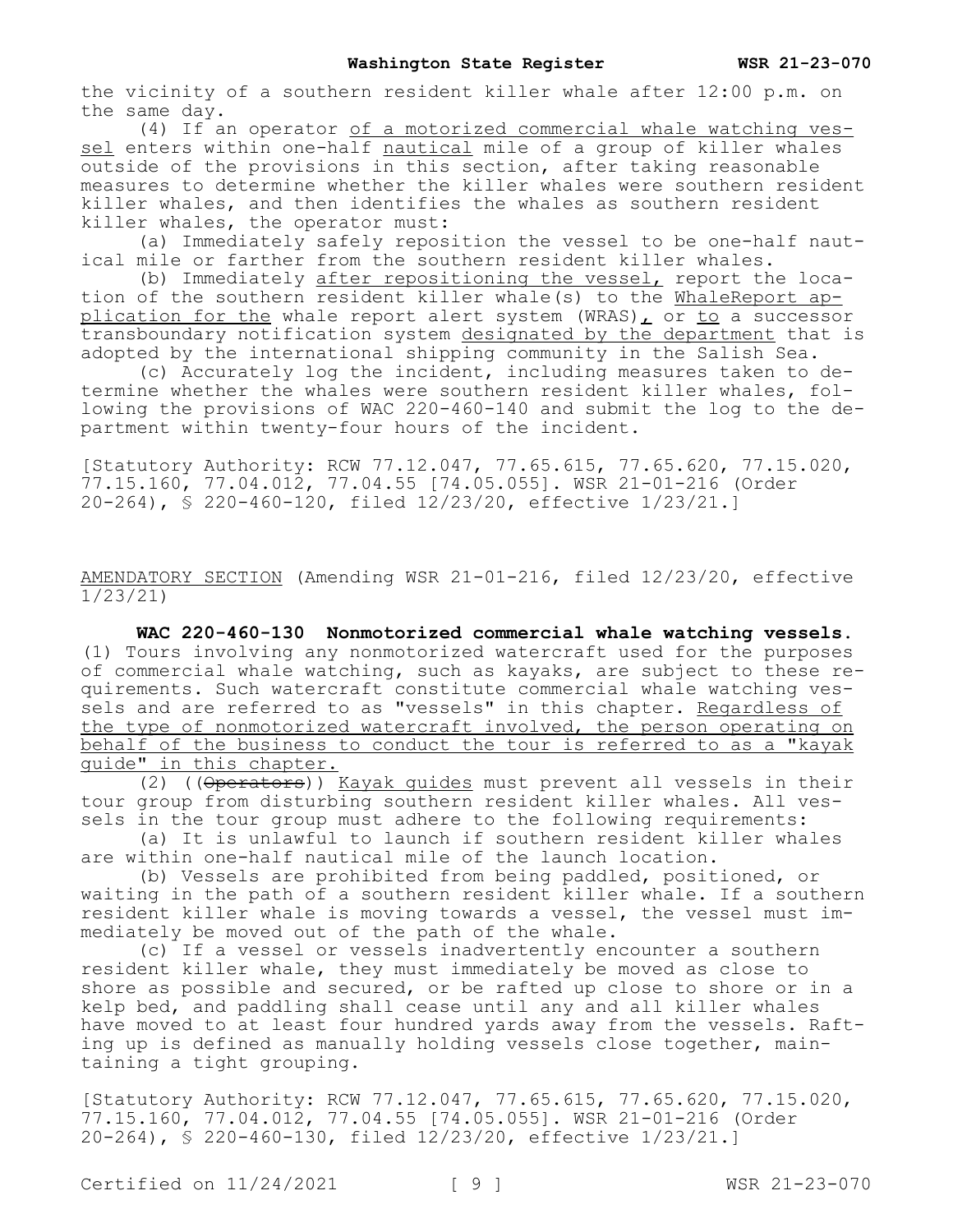AMENDATORY SECTION (Amending WSR 21-01-216, filed 12/23/20, effective 5/1/21)

**WAC 220-460-140 Commercial whale watching compliance and reporting.** (1) An automatic identification system (AIS) must be fitted aboard all motorized commercial whale watching vessels. The AIS must be capable of providing information about the vessel (including the vessel's identity, type, position, course, speed, and navigational status) to state and federal authorities automatically. Operators must maintain the AIS in operation at all times that the vessel is  $(6n - a)$ commercial whale watching tour)) conveying passengers for a fee.

(2) All ((motorized and nonmotorized)) commercial whale watching license holders ((and alternate operators)) must complete annual training from the department on marine mammals, distances on the water, impacts of whale watching on marine mammals, and southern resident killer whale-related rules and reporting.

(a) At completion of training, license holders must demonstrate adequate understanding of course materials.

(b) It is unlawful ( $(for an operator)$ ) to operate a commercial whale watching vessel or guide a tour of nonmotorized vessels without completing the training for the current calendar year.

(c) Naturalists and others who work upon commercial whale watching vessels but are not license holders are encouraged to ((attend)) participate in the annual training.

(3) All ((motorized and nonmotorized)) commercial whale watching license holders shall maintain accurate logs on each instance a vessel operating under a license enters within one-half nautical mile vicinity of southern resident killer whales and submit copies of the logs to the department.

(a) Logs must include business license holder name; vessel operator ((and)) or kayak quide name; other staff names and roles; vessel name; port(s) of departure; departure time(s); return time(s); number of passengers; location(s) (Lat/Long) of southern resident killer whales encountered; time(s) entering and departing the one-half nautical mile vicinity of southern resident killer whales; time(s) entering and departing within four hundred yards of southern resident killer whales; and qualitative details of southern resident killer whale encounters including whale identification, whale behavior and health, other vessel behavior, and any operator behavior, including contact with other boaters or government entities, and resulting outcomes.

(b) Information from the logs shall be submitted to the department on the following schedule:

(i) All vicinity instances in July must be reported by August 15th.

(ii) All vicinity instances in August must be reported by September 15th.

(iii) All vicinity instances in September must be reported by October 15th.

(iv) Operators of motorized commercial whale watching vessels must report vicinity instances that happen outside of the permitted hours and days described in WAC 220-460-120 within twenty-four hours.

(v) ((Operators of nonmotorized whale watching vessels)) Kayak guides must report vicinity instances that happen October through June within one week.

(c) It is unlawful to fail to report a vicinity instance or to fraudulently report the details of a vicinity instance.